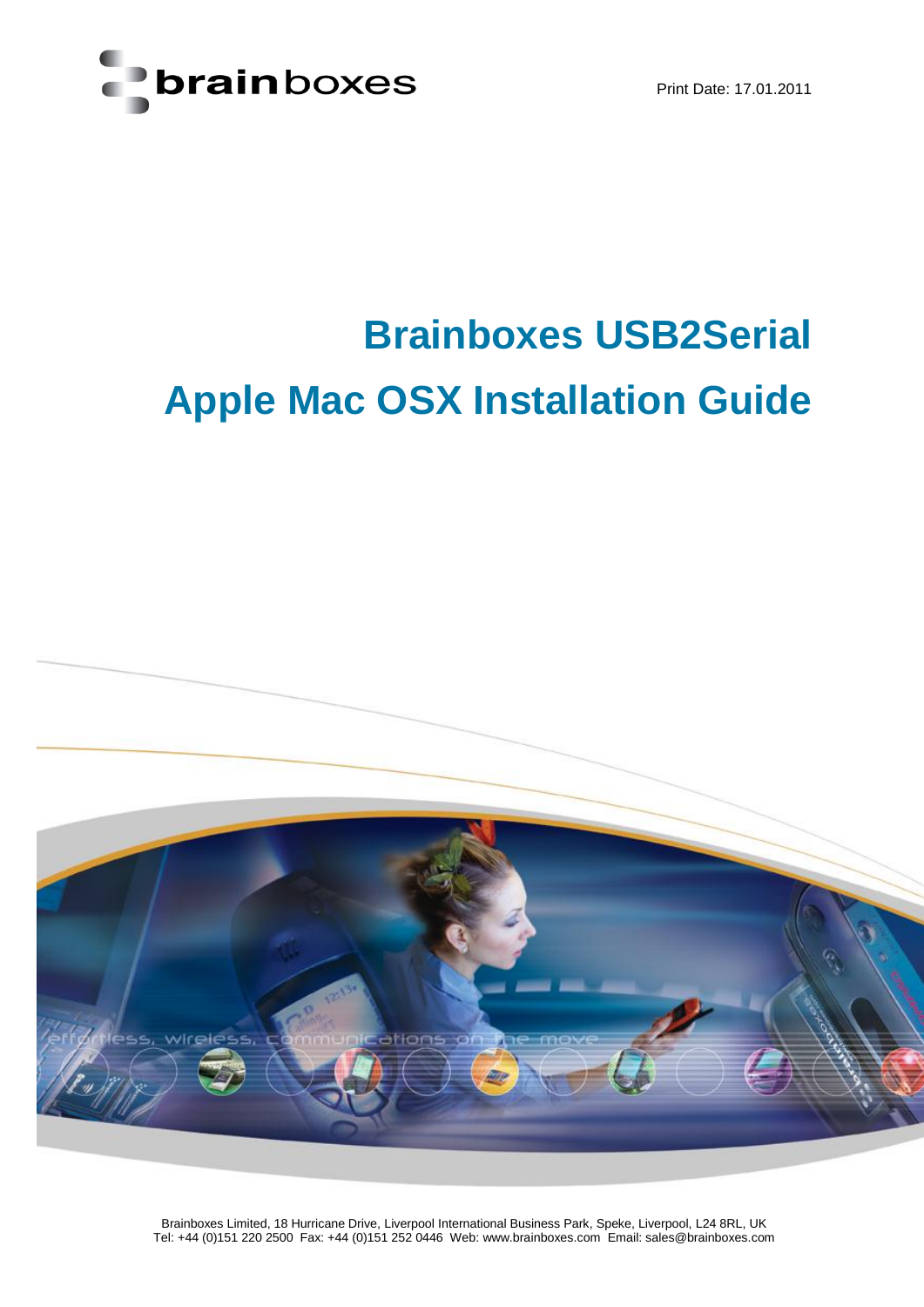## **1. Installing your Brainboxes USB2Serial Card**

Copy "BrainboxesUSB2Serial.pkg" to a folder on your Mac and open it



BrainboxesUSB2Serial

Click *Continue* on the introduction page.

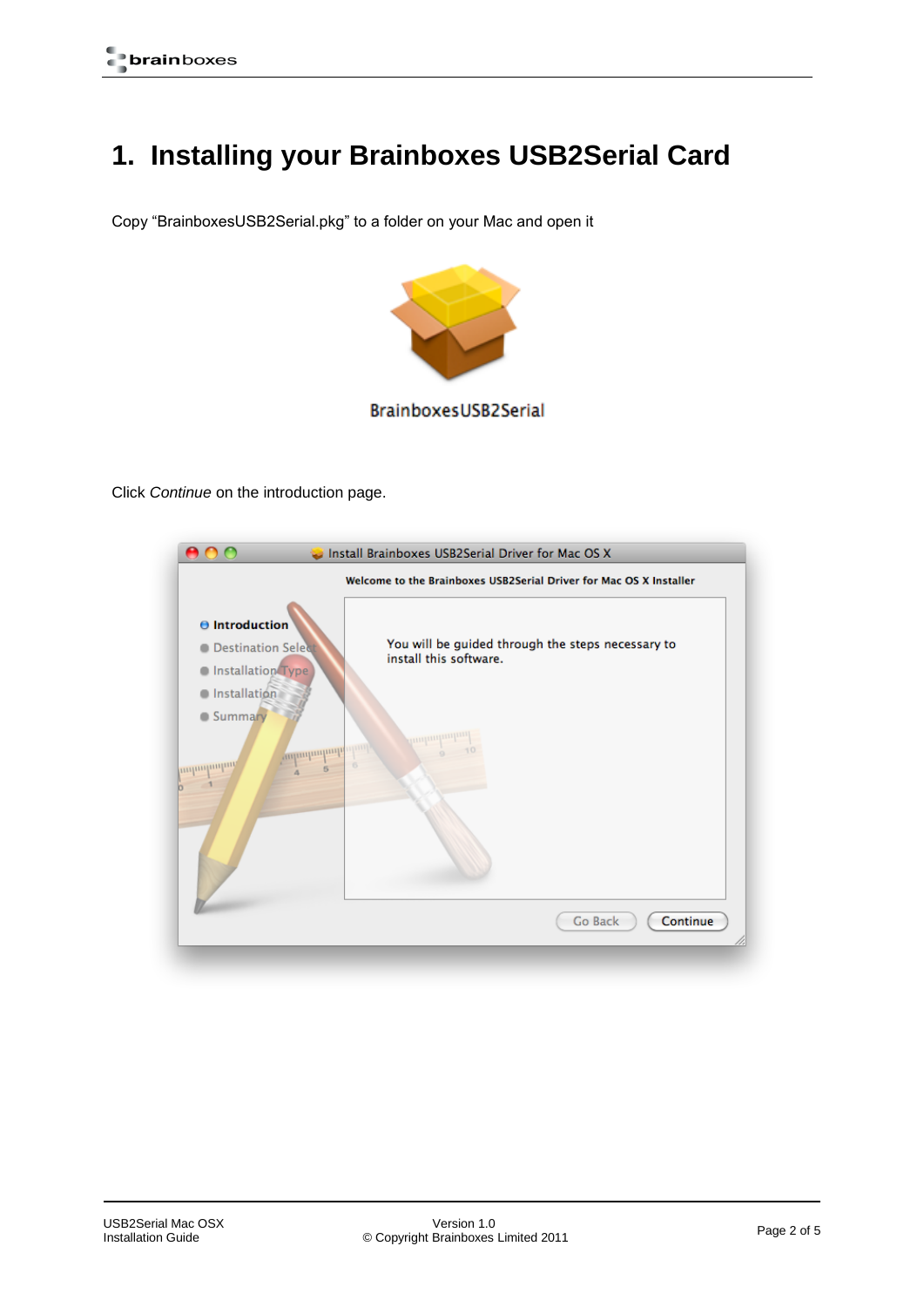Select the disk where you want the Brainboxes driver to be installed



Click the *Install* button to start the installation process.

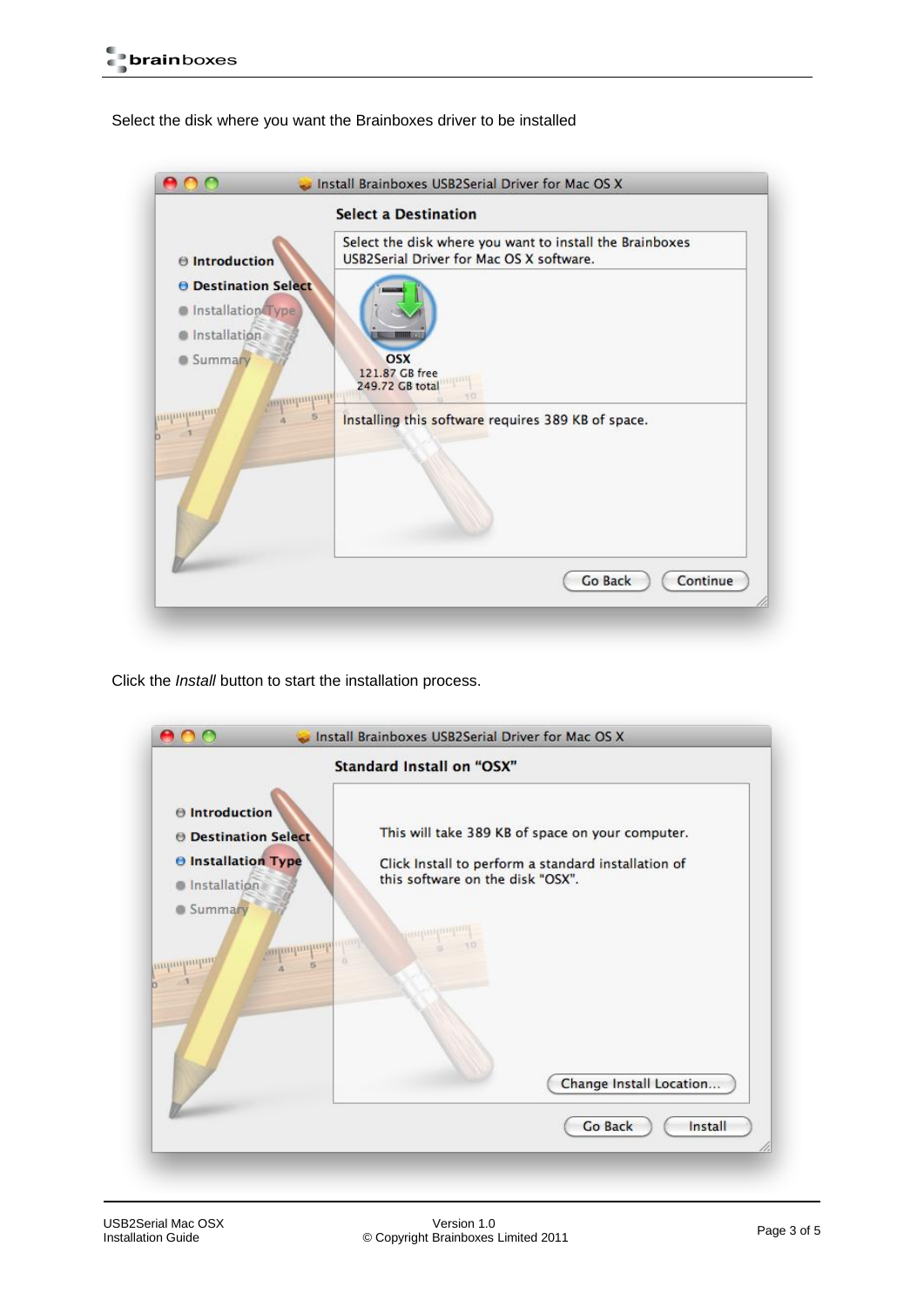Enter your password if you are prompted.

|                | Type your password to allow Installer to make<br>changes. |  |
|----------------|-----------------------------------------------------------|--|
|                | Name: User                                                |  |
|                | Password:<br>                                             |  |
| <b>Details</b> |                                                           |  |
| 7              | Cancel<br>OK                                              |  |
|                |                                                           |  |

You will then see a message box telling you a restart is required once the installation completes

| When this software finishes installing, you<br>must restart your computer. Are you sure<br>you want to install the software now? |
|----------------------------------------------------------------------------------------------------------------------------------|
| Continue Installation<br>Cancel                                                                                                  |

The driver will then be installed.

| $\Theta$ Introduction<br><b>O</b> Destination Select<br><b>O</b> Installation Type<br><b>O</b> Installation<br><b>Summary</b> | Install Brainboxes USB2Serial Driver for Mac OS X<br>Installing Brainboxes USB2Serial Driver for Mac OS X<br>Registering updated components |
|-------------------------------------------------------------------------------------------------------------------------------|---------------------------------------------------------------------------------------------------------------------------------------------|
| anguaguaguag<br><b>mpmpmpm</b><br>Б                                                                                           | Install time remaining: About 2 minutes                                                                                                     |
|                                                                                                                               | Go Back<br>Continue                                                                                                                         |